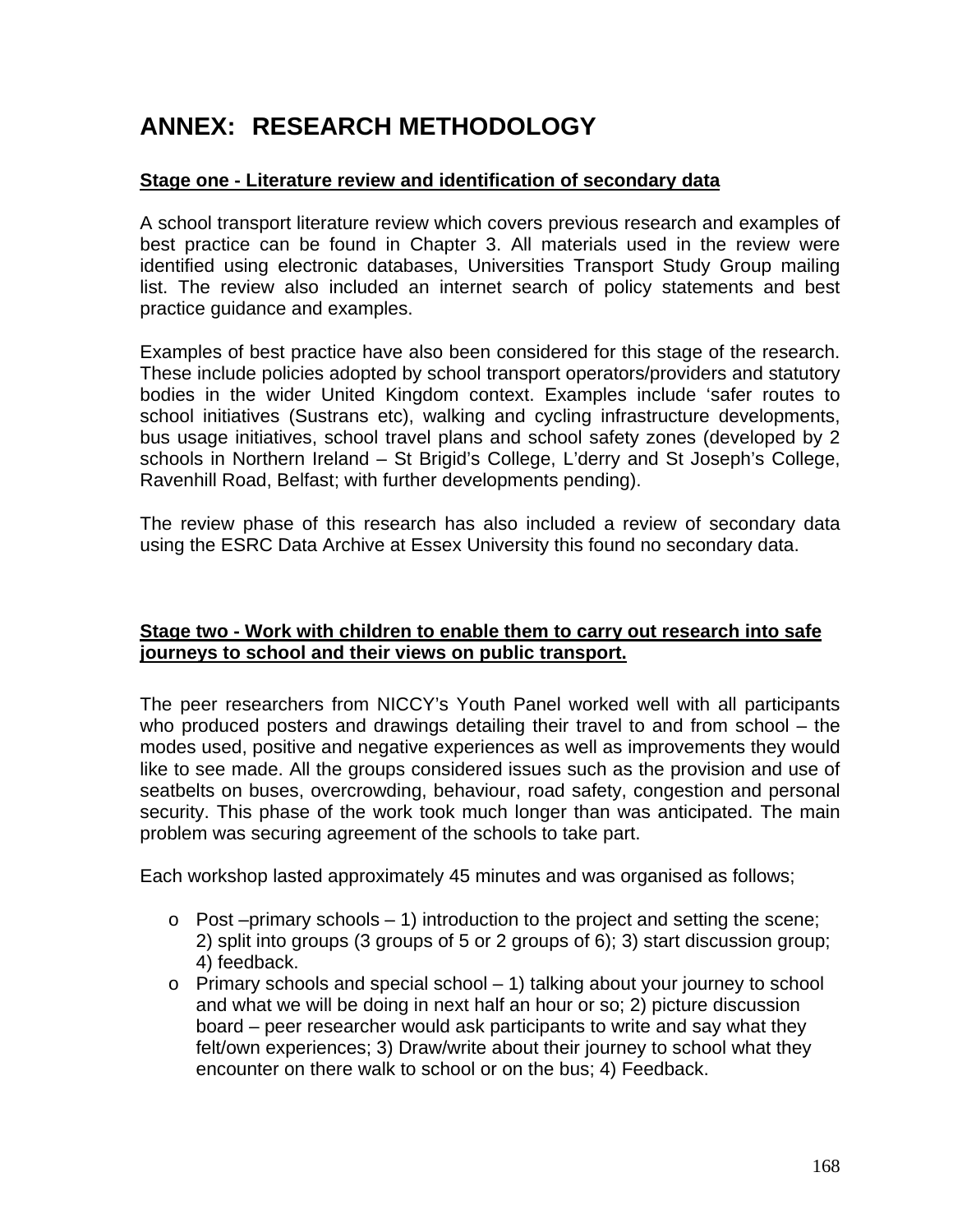The schools involved in this phase of the work were carefully selected to ensure representation of the secondary, grammar, primary and special education sectors as well as the Integrated, State controlled sectors and schools that operate under the auspices of the Council for Catholic Maintained schools (CCMS). This chapter presents an overview of each of the schools involvement in this part of the study, followed by a detailed account of the key issues raised by pupils in their workshops. The key outcomes of the workshops highlighted serious reservations about school bus provision – safety, age of vehicles, seating and standing arrangements and overcrowding. Concerns about the impact of congestion was another issue that featured heavily in the workshops; especially where it occurs close to schools, as well as parking or drop off/pick up arrangements for many pupils. Issues of personal safety and security were also raised in the discussions.

|                                    | <b>Post Primary Schools</b><br><b>Primary Schools</b> |                                      | <b>Special Schools</b> |                                                |                |
|------------------------------------|-------------------------------------------------------|--------------------------------------|------------------------|------------------------------------------------|----------------|
| <b>School</b>                      | <b>Date</b>                                           | <b>School</b>                        | <b>Date</b>            | <b>School</b>                                  | <b>Date</b>    |
| St Joseph's<br>College             | 5 Dec<br>2005                                         | Forge Integrated<br>Primary          | 12 Oct<br>2005         | <b>Mitchell House</b><br><b>Special School</b> | 19 Oct<br>2005 |
| St Brigid's<br>College             | 11 Oct<br>2005                                        | <b>Ballymacrickett</b><br>Primary    | 13 Oct<br>2005         |                                                |                |
| Cambridge<br><b>House Grammar</b>  | 14 Oct<br>2005                                        | <b>Ballinamallard</b><br>Primary     | 17 Oct<br>2005         |                                                |                |
| <b>Methodist</b><br>College        | 18 Oct<br>2005                                        | Enniskillen<br>Integrated<br>Primary | 17 Oct<br>2005         |                                                |                |
| Fort Hill<br>Integrated<br>College | 12 Oct<br>2005                                        |                                      |                        |                                                |                |
| Lagan College                      | 4 Oct<br>2005                                         |                                      |                        |                                                |                |
| Dalriada<br>School                 | 14 Oct<br>2005                                        |                                      |                        |                                                |                |

| Table 9.1 | <b>Peer to Peer Focus Groups</b> |
|-----------|----------------------------------|
|-----------|----------------------------------|

#### **Stage three – Focus groups with parents and young people**

For this stage of the research, a number of community and youth groups were identified and contacted. These organisations represented the more disadvantaged sections of Northern Ireland society, including the homeless, disabled, different ethnic groups and care sector with a youth work element. A topic guide was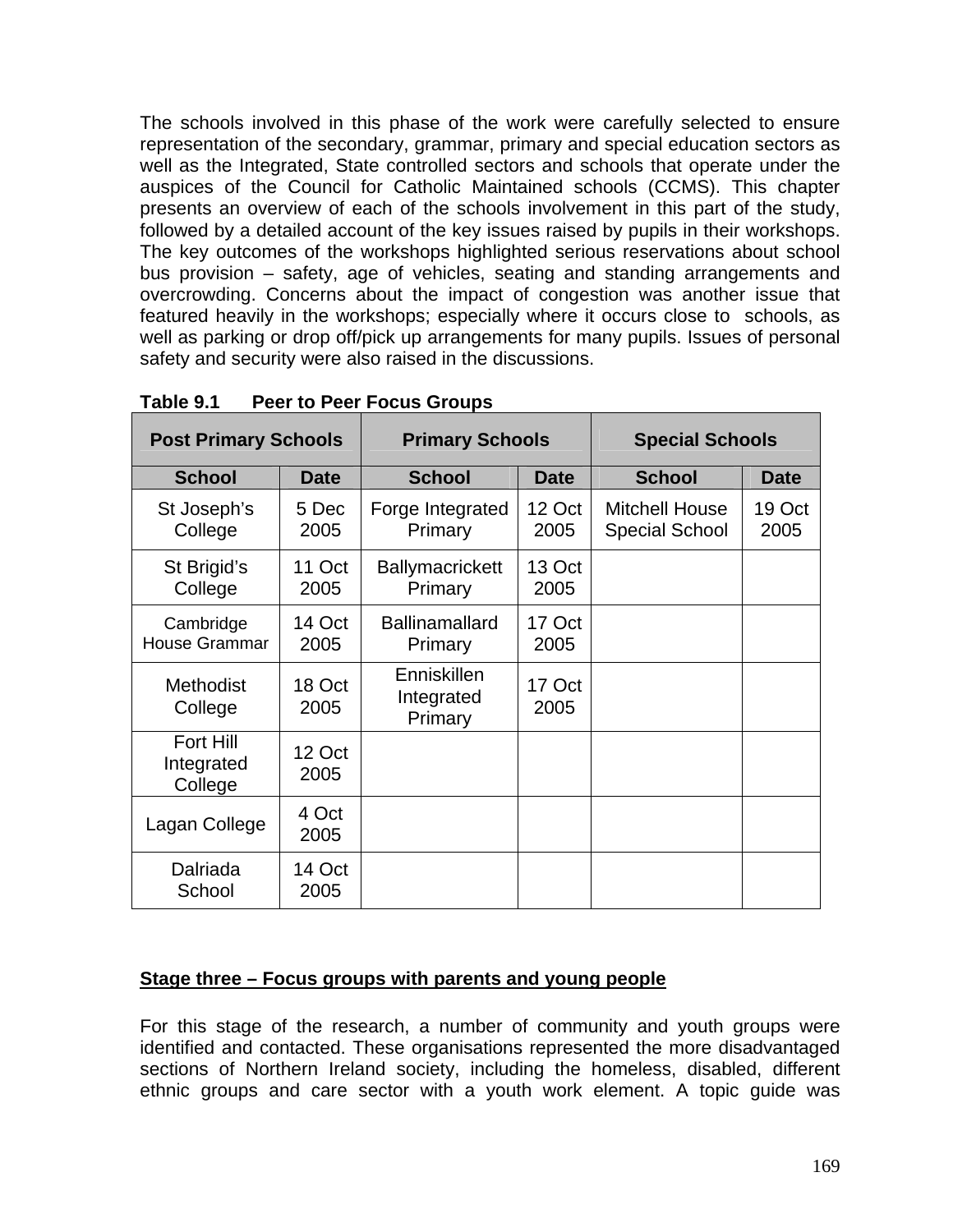developed for the focus groups with parents and with different youth groups. The target was to hold 8 focus groups of parents and a further 6 with young people, representative of the Section 75 sections of Northern Ireland population. 20 groups were contacted and sent an overview of the project. It proved particularly difficult and extremely time consuming to secure agreement from these organisations. We managed to arrange meetings with 8 parents groups and 8 youth groups.

These groups were drawn from across the province, representing all sections of society – Chinese children, disabled youth, blind children and parents from both an inner city interface area and from an area with a high proportion of immigrant workers and families. These four groups were selected to ensure a representation of sections of society who are included in S75 Equality Impact Assessments – ethnic minorities, those from deprived areas, the disabled and those with statements of special educational needs.

| Group                                    | <b>Young People</b> | Parents |
|------------------------------------------|---------------------|---------|
| Derry Children's Commission              | 8                   |         |
| <b>Broughshane Scouts</b>                | 5                   |         |
| Dromore Cathedral Girls' Brigade         | 8                   | 3       |
| Rainbow Project - Youth Action           | 15                  | 2       |
| <b>Blind Association Youth</b>           | 6                   | 3       |
| <b>Barnardos Disabled Youth</b>          | 15                  | 3       |
| <b>Twinbrook Celebration Partnership</b> | 12                  | 2       |
| Chinese After School Club                | 6                   |         |
| <b>Harberton Special School</b>          |                     | 5       |
| Craigavon                                |                     | 8       |
| Antrim Road, Belfast                     |                     | 6       |
| Larne                                    |                     |         |

**Table 9.2 Summary of Focus Groups** 

#### **Stage four - Electronic survey of key stakeholders in the statutory and voluntary sectors.**

An electronic survey form was developed and forwarded to a number of key stakeholders. These included public and private transport operators, Education and Library Boards, Government agencies and statutory bodies. Each organisation participating in this phase of the research received a copy of the survey during October. There were 15 returns with some organisations enclosing statements of policy relating to school transport.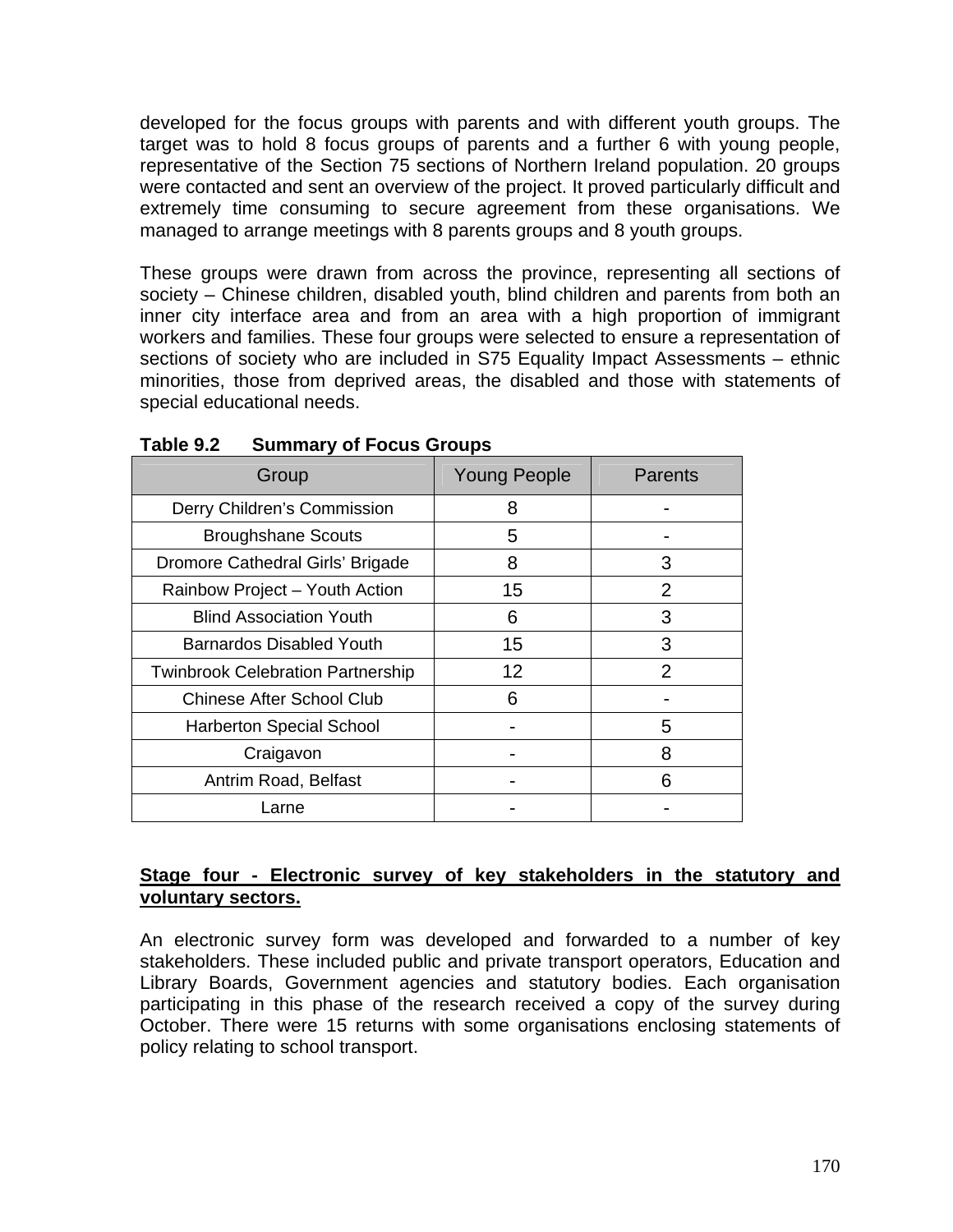Stakeholders were identified and contacted and questionnaires were distributed electronically. A number of organisations successfully completed and returned the stakeholders questionnaires. A small number of organisations which had been contacted, as they had been identified as organisations with an interest in the travel patterns of young people (Disability Action and The Office of the First and Deputy First Minister), stated that as they were not involved in school transport provision they would not be participating in the survey. One organisation preferred not to fill in the questionnaire but they sent a copy of a briefing paper they produced covering the area of transport to schools. Three organisations expressed their opinion with regard to the questionnaire but they did not want their identity to be revealed. Three politicians responded to the consultation – Wilson Clyde MLA (Democratic Unionist Party, Antrim), Samuel Gardiner (Ulster Unionist, Upper Bann) and Jeffrey Donaldson MP MLA (Democratic Unionist Party, Lagan Valley). Other political representatives from all parties were asked to complete a questionnaire, but no returns were received. Some information, however, from political parties has been obtained through press releases and party policy statements or manifestos relating to the issue of school travel, namely from Derek Hussey, Ulster Unionist spokesman on education; Sammy Wilson, Democratic Unionist spokesman on education; Tommy Gallagher, SDLP spokesman on education and John Dallat, SDLP MLA for East Derry.

# **Stage five – Large scale quantitative survey of children and young people (plus survey of parents).**

This stage of the research was carried out with pupils in class under teacher supervision and guidance and with a number of parents identified through schools, for which the young people took the questionnaire home to be completed before collection by the school. The purpose of the questionnaire was several fold, it allowed information to be gathered on children and young people's views of their current experiences of travelling to and from school; views of what could make their journeys easier, and safer; information on the extent of bullying while travelling to school; information on children and young people's views on public transport in general; and quantitative information on usage of school transport. The pupil survey data is representative of the Northern Ireland school population and reflects the structure of the education sector by school management type. A survey of 21 schools across Northern Ireland was carried out using questionnaires to be completed by pupils in class under teacher supervision. Completions were obtained from primary, preparatory, secondary, grammar and special schools in the State Controlled, Integrated and Catholic maintained sectors. Schools were selected using data obtained from the Department for Education (DE) database to ensure proportional representation from all school levels, management types, locations and age groups. The questionnaires covered all aspects of travel to and from school, namely journeys by car, bus, train, taxi, walking and cycling. Pupils were asked to complete the sections relevant to their own individual trips, why they use the mode they do, why they choose not to use certain modes, their experiences (both positive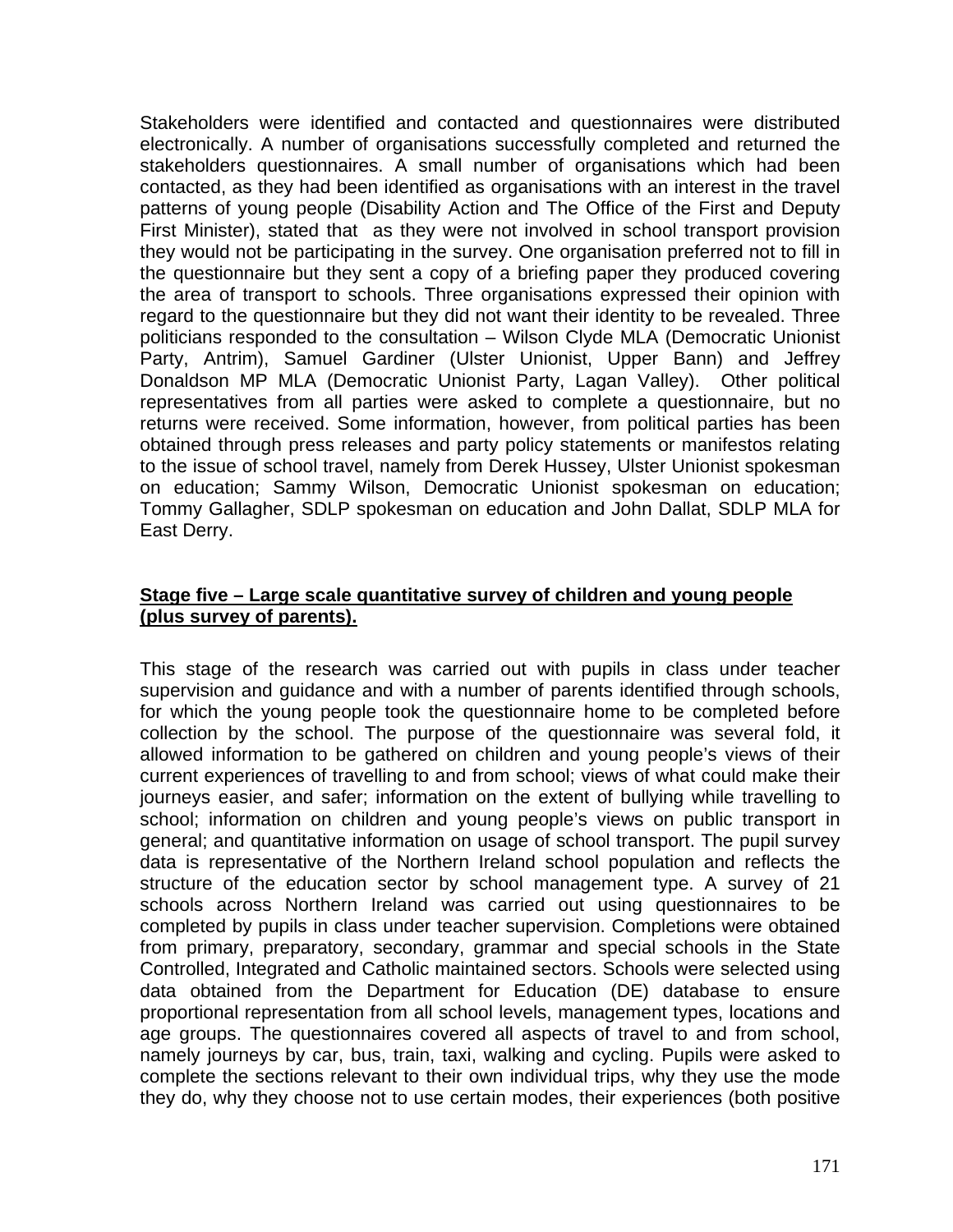and negative) of journeys to school and thoughts and feelings about ways in which the experience may be improved or made safer. A parallel survey of parents was also carried out to obtain information on their perceptions of their childrens' travel to and from school. This questionnaire also asked for completions on all aspects of travel to and from school, namely journeys by car, bus, train, taxi, walking and cycling from a parental point of view and parents were asked to complete the survey for one of their children only

|                                                 | Number of<br>returns | Percent |
|-------------------------------------------------|----------------------|---------|
| The Wallace High (Grammar) School               | 165                  | 12.2%   |
| Dromore High School                             | 155                  | 11.9%   |
| Wellington College, Belfast                     | 40                   | 3.0%    |
| St Anne's Primary School, Dunmurry              | 86                   | 6.2%    |
| Oakgrove Integrated Primary School, L'derry     | 35                   | 2.8%    |
| Dalriada Preparatory School, Ballymoney         | 33                   | 2.4%    |
| Desertmartin Primary School, Magherafelt        | 42                   | 3.0%    |
| Fullerton House Preparatory School, Belfast     | 31                   | 2.2%    |
| St Brigids Primary School, Downpatrick          | 88                   | 6.3%    |
| Down High Preparatory School                    | 39                   | 2.9%    |
| Banbridge Academy                               | 40                   | 3.0%    |
| Portora Royal School, Enniskillen               | 70                   | 5.0%    |
| Armagh Integrated College                       | 40                   | 3.0%    |
| Brownlow College, Craigavon                     | 43                   | 3.1%    |
| Edmund Rice College, Glengormley                | 77                   | 5.5%    |
| Holy Trinity College, Cookstown                 | 100                  | 7.5%    |
| Edenderry Primary School, Banbridge             | 63                   | 4.5%    |
| <b>Whiteabbey Primary School</b>                | 112                  | 8.5%    |
| Beechlawn Special School, Hillsborough          | 50                   | 3.8%    |
| Glenlola Collegiate Preparatory (Sygnet House)  | 17                   | 1.5%    |
| <b>Bangor Central Integrated Primary School</b> | 18                   | 1.7%    |
|                                                 | 1394                 | 100%    |

**Table 9.3 Survey returns from School Pupils' Surveys**

The schools listed in table 9.3 were drawn from urban and rural areas, Greater Belfast, Counties Antrim, Derry/Londonderry, Tyrone, Down, Fermanagh and Armagh. Table 9.4 below shows the target completions and actual completions of pupils' surveys. Smaller numbers of younger children participated in the questionnaire, with just ten 5 year olds and seventy two 6 year olds. A small number of just three 17 year olds (year  $16/6<sup>th</sup>$  Form pupils) participated mainly due to the nature of A-level commitments and impending examinations when the survey was being implemented.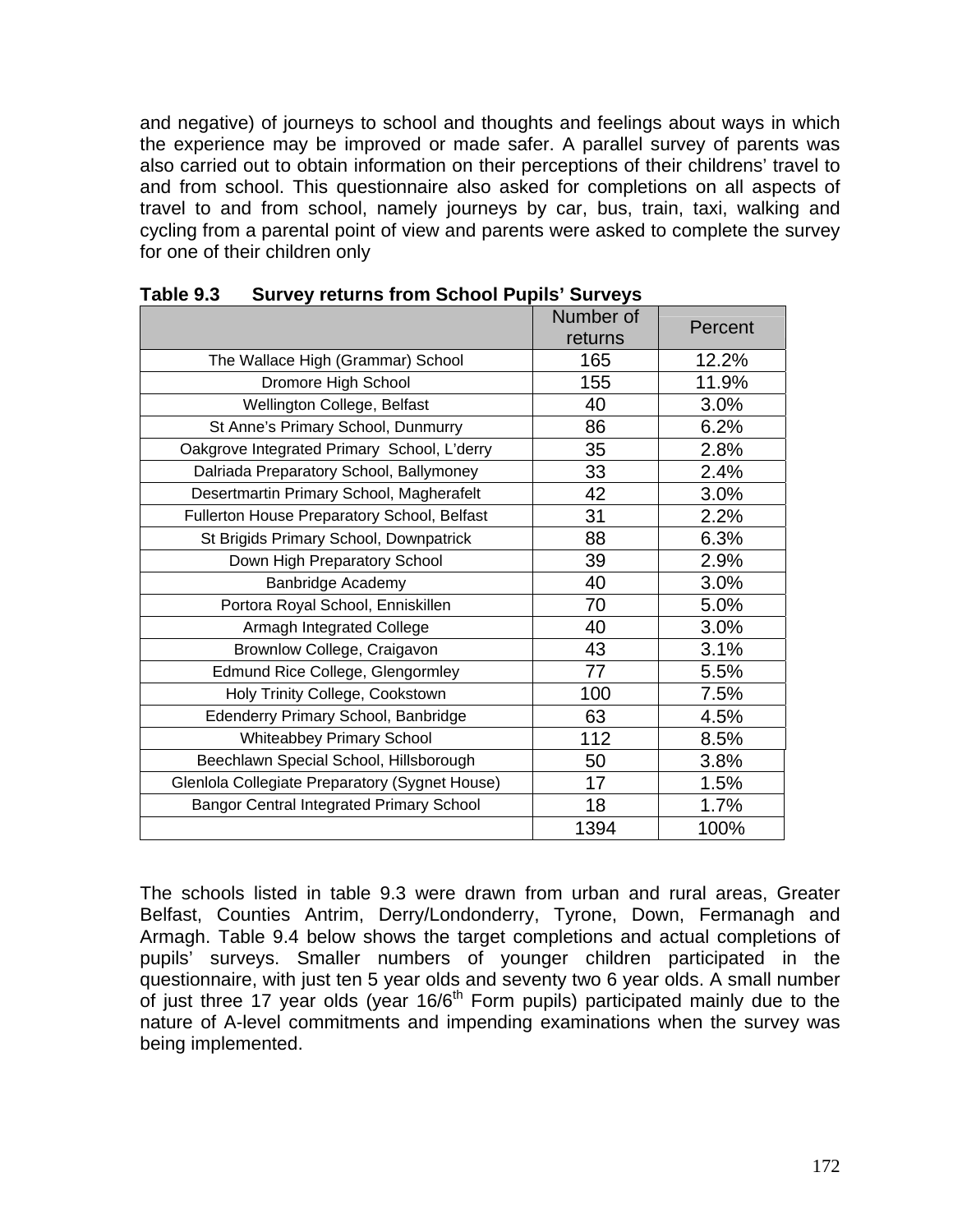| Age<br>(years) | School year group                  | Target<br>completions | Number of<br>completions | Percentage<br>Οf<br>completions |
|----------------|------------------------------------|-----------------------|--------------------------|---------------------------------|
| 5              | Year 1                             | 75                    | 10                       | 0.76%                           |
| 6              | Year 2                             | 95                    | 72                       | 5.16%                           |
| 7              | Year <sub>3</sub>                  | 120                   | 138                      | 9.90%                           |
| 8              | Year 4                             | 120                   | 103                      | 7.39%                           |
| 9              | Year 5                             | 125                   | 136                      | 9.76%                           |
| 10             | Year <sub>6</sub>                  | 110                   | 96                       | 6.89%                           |
| 11             | Year 7 (final primary school year) | 120                   | 126                      | 9.06%                           |
| 12             | Year <sub>8</sub>                  | 125                   | 125                      | 8.97%                           |
| 13             | Year 9                             | 130                   | 172                      | 11.34%                          |
| 14             | Year 10                            | 185                   | 233                      | 16.71%                          |
| 15             | Year 11                            | 150                   | 140                      | 10.06%                          |
| 16             | Year 12 (GCSE stage)               | 100                   | 48                       | 3.68%                           |
| 17             | Year 13 (A/S level stage)          | 45                    | 3                        | 0.23%                           |
|                | Total                              | 1500                  | 1394                     | 100%                            |

**Table 9.4 Participation by age group – pupils' surveys** 

All school types were represented in the pupils' questionnaire survey – special education, primary and preparatory schools and secondary/high and grammar schools. The largest proportion of completions (3.54%) came from primary school pupils, with a total of 52.4% of questionnaires completed by post primary pupils (both secondary and grammar).

| ייט טועוו<br><b>Helphandle by School type</b> | PUPIIJ JUI VUYJ |               |
|-----------------------------------------------|-----------------|---------------|
|                                               | Number of       | Percentage of |
|                                               | completions     | completions   |
| <b>Special Schools</b>                        | 50              | 3.6%          |
| <b>Primary Schools</b>                        | 494             | 35.4%         |
| <b>Preparatory Schools</b>                    | 120             | 8.6%          |
| Secondary/high schools                        | 415             | 29.8%         |
| Grammar schools                               | 315             | 22.6%         |
| Total                                         | 1394            | 100%          |

| Table 9.5 | Participation by school type – pupils' surveys |  |  |
|-----------|------------------------------------------------|--|--|
|           |                                                |  |  |

Participation by school management type shows that the state controlled sector accounted for just over half of all pupil completions. The CCMS sector accounted for around one third of the total with just over 17% of completions from schools within the integrated sector (both controlled integrated and grant maintained integrated).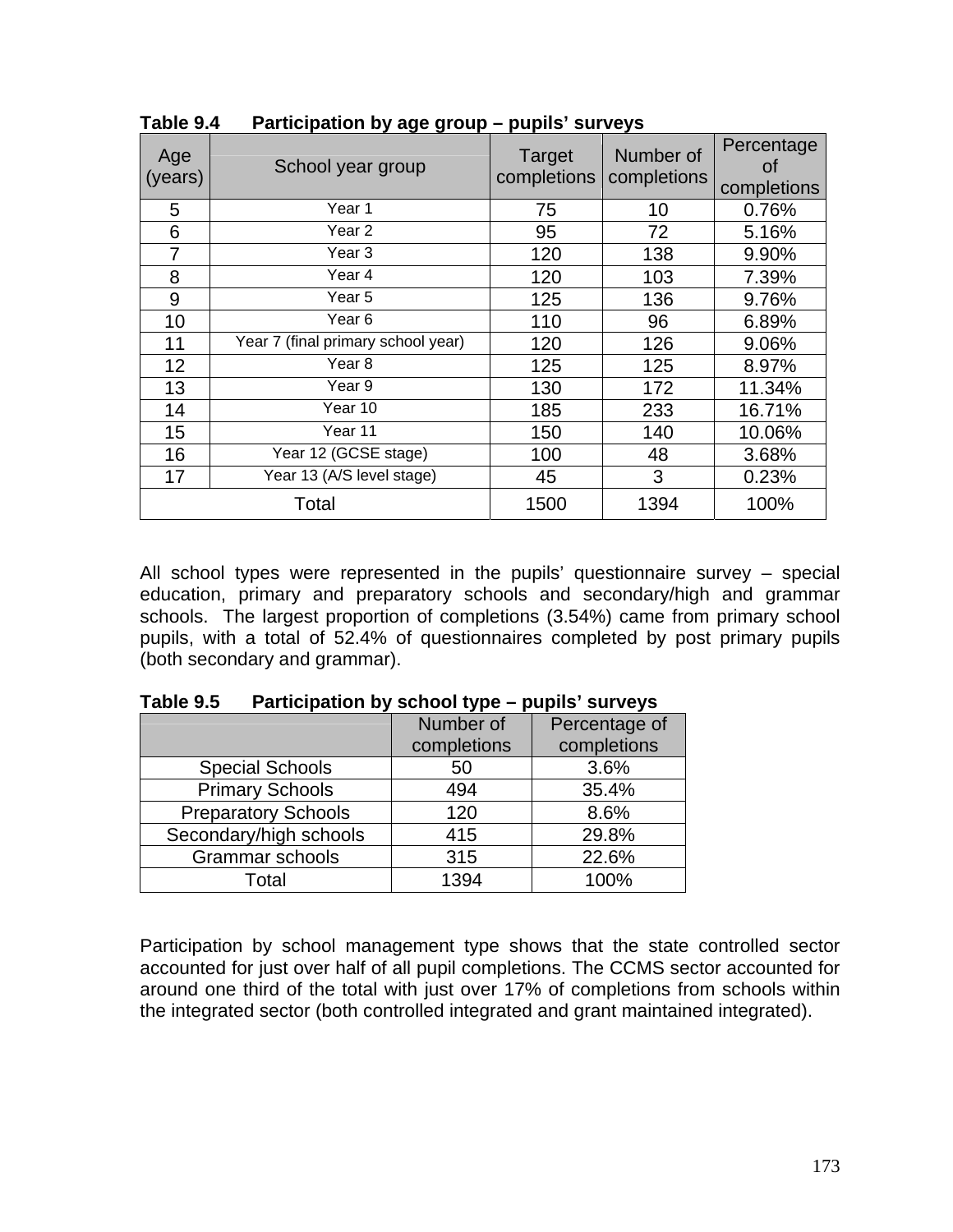|                                                          | Number of<br>completions | Percentage of<br>completions |
|----------------------------------------------------------|--------------------------|------------------------------|
| <b>Council for Catholic</b><br><b>Maintained Schools</b> | 429                      | 30.7%                        |
| <b>State Controlled schools</b>                          | 722                      | 51.8%                        |
| Integrated schools                                       | 243                      | 17.5%                        |

### **Table 9.6 Participation by school management type – pupils' surveys**

More male pupils completed surveys than female pupils. This, however, is as a result of the targeting of particular school types, management sectors, age groups and school locations.

| ז פוטוס ו- | <b>Helphanon by genuer</b><br>pupno ourv <del>o</del> yo |             |               |  |
|------------|----------------------------------------------------------|-------------|---------------|--|
|            |                                                          | Number of   | Percentage of |  |
|            |                                                          | completions | completions   |  |
|            | Girls                                                    | 612         | 43.9%         |  |
|            | <b>Boys</b>                                              | 782         | 56.1%         |  |
|            | $\mathsf{r}_\mathsf{otal}$                               | 1394        | 100%          |  |

# **Table 9.7 Participation by gender – pupils' surveys**

The survey returns secured from parents included representations from two primary and two post primary schools. Both post primary schools are located in urban areas, while one of the primary schools is in a rural setting, just outside Glenavy in County Antrim. These schools also facilitated peer to peer focus groups with pupils for stage two of the research.

| Table 9.8 |  | <b>Survey returns from Parental Surveys</b> |
|-----------|--|---------------------------------------------|
|-----------|--|---------------------------------------------|

|                                          | Number of<br>returns | Percent |
|------------------------------------------|----------------------|---------|
| Methodist College, Belfast               |                      | 24.2%   |
| Ballymacrickett Primary School, Glenavy  | 75                   | 25.6%   |
| Forge Integrated Primary School, Belfast | 75                   | 25.6%   |
| Fort Hill Integrated College, Lisburn    | 72                   | 24.6%   |
|                                          | 293                  | 100%    |

Parental completions were undertaken for pupils ranging in age from 5 (school year 1) to 15 (school year 11). The largest proportion of respondents saw parents with pupils aged 15 (24.9%) while a smaller proportion of responses was drawn from parents with pupils aged 11 (1%) and 5 (0.3%).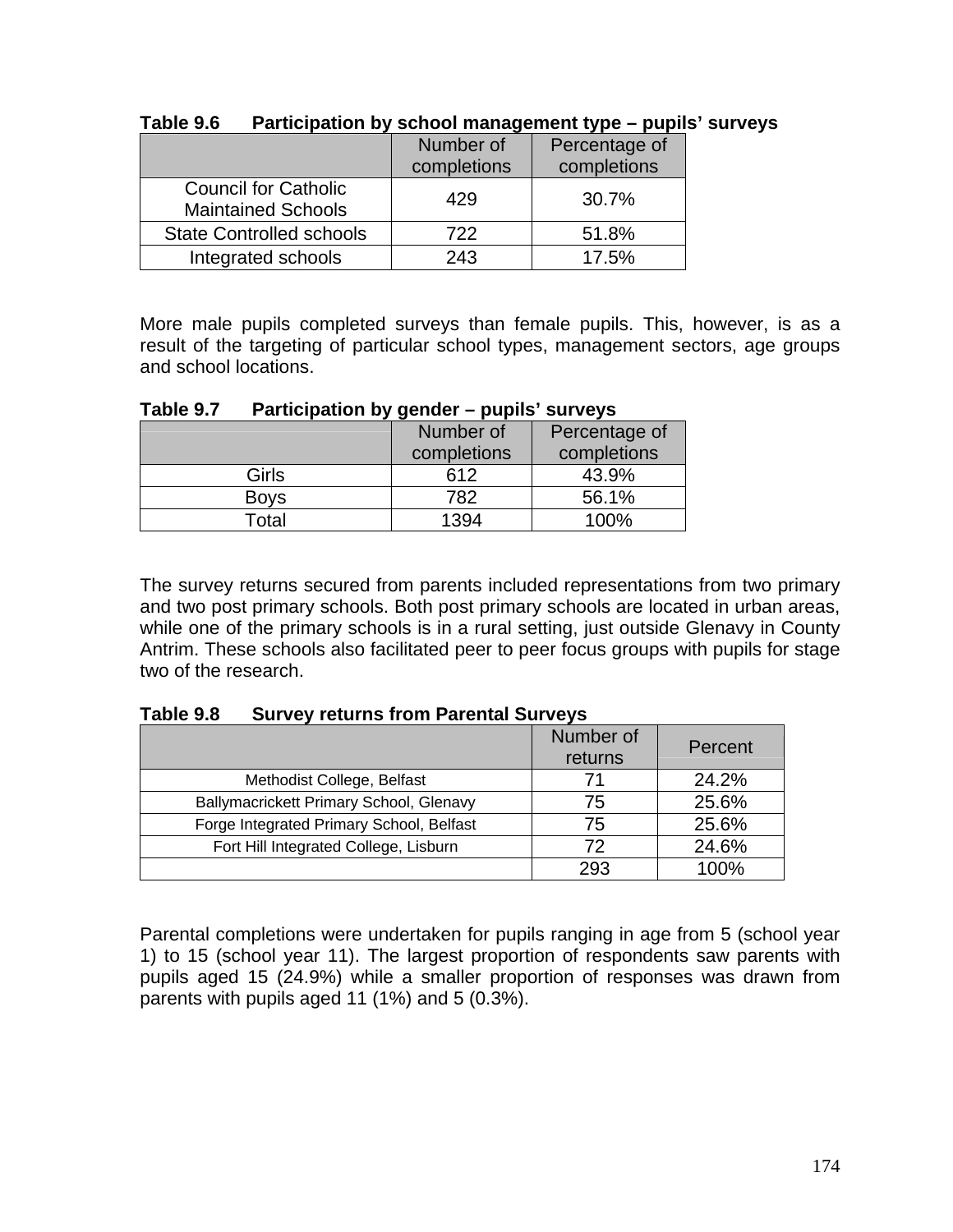| Age (years) | School year group                  | Number of<br>completions | Percentage of<br>completions |
|-------------|------------------------------------|--------------------------|------------------------------|
| 5           | Year 1                             |                          | 0.3%                         |
| 6           | Year 2                             | 22                       | 7.5%                         |
| 7           | Year 3                             | 33                       | 11.3%                        |
| 8           | Year 4                             | 16                       | 5.5%                         |
| 9           | Year 5                             | 45                       | 15.4%                        |
| 10          | Year <sub>6</sub>                  | 30                       | 10.2%                        |
| 11          | Year 7 (final primary school year) | 3                        | 1.0%                         |
| 12          | Year <sub>8</sub>                  | 21                       | 7.2%                         |
| 13          | Year 9                             | 15                       | 5.1%                         |
| 14          | Year 10                            | 34                       | 11.6%                        |
| 15          | Year 11                            | 73                       | 24.9%                        |
|             | Total                              | 293                      | 100%                         |

**Table 9.9 Participation by age group – parental surveys** 

Responses by school type saw an almost 50/50 split between primary and post primary schools. For the responses from parents with children in post primary schools, the disaggregation shows an almost 50/50 split between secondary/high schools and grammar schools.

|                        | Number of<br>completions | Percentage of<br>completions |
|------------------------|--------------------------|------------------------------|
| <b>Primary Schools</b> | 150                      | 51.2%                        |
| Secondary/high schools | 72                       | 24.6%                        |
| <b>Grammar schools</b> | 71                       | 24.2%                        |
| Total                  | 293                      | 100%                         |

**Table 9.10 Participation by school type – parental surveys** 

For this aspect of the research, however, there was a much higher representation from the integrated school sector. This combines the completions from Forge Integrated Primary School and Fort Hill Integrated College. Those parental completions from Methodist College are indicated by the state controlled sector and those for Ballymacrickett Primary School come from the CCMS sector. Each school was allocated 100 surveys and, the proportion of completions and returns accounts for a high proportion of those allocated to four of the six schools.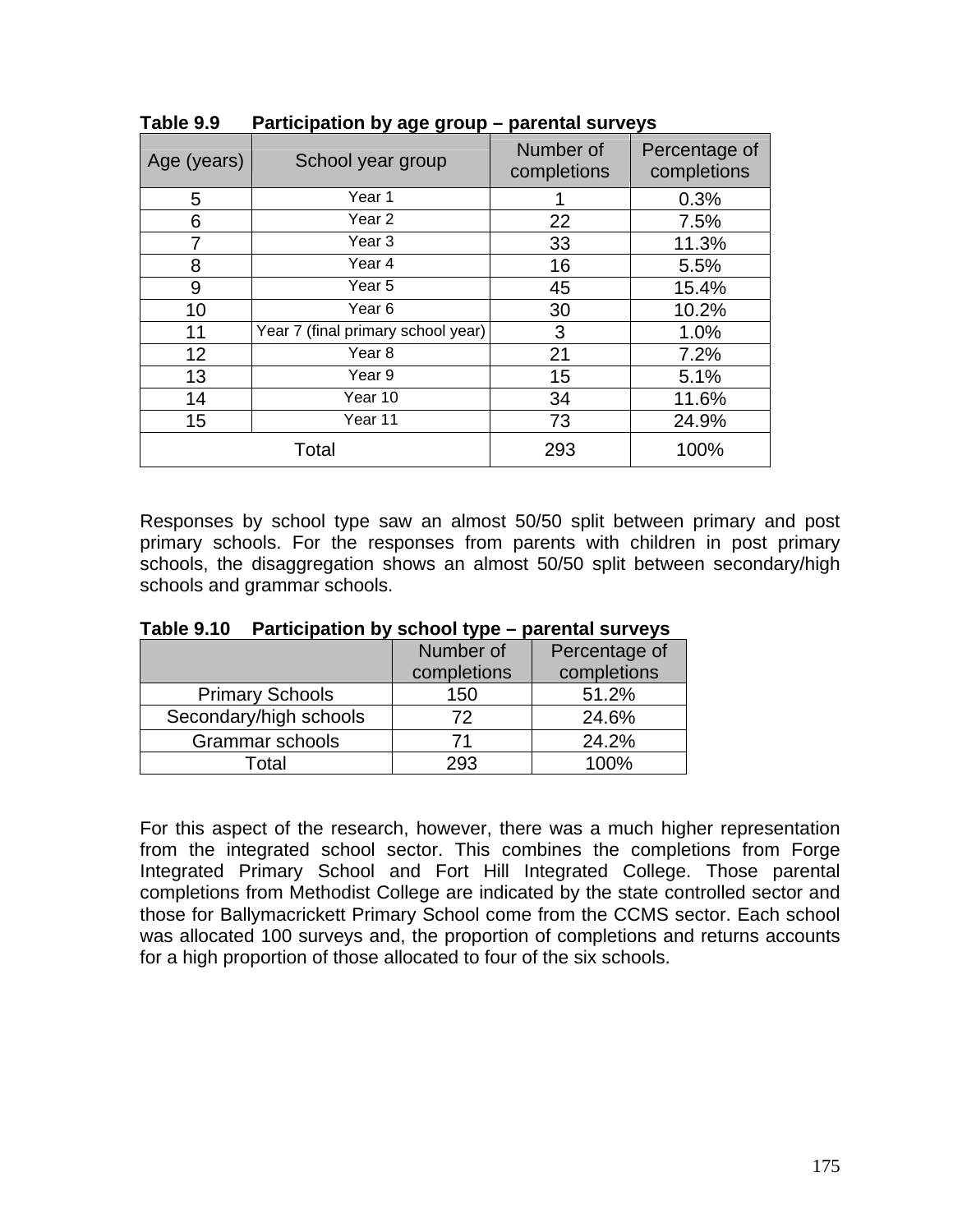|                                                          | Number of<br>completions | Percentage of<br>completions |
|----------------------------------------------------------|--------------------------|------------------------------|
| <b>Council for Catholic</b><br><b>Maintained Schools</b> | 75                       | 25.6%                        |
| <b>State Controlled schools</b>                          | 71                       | 24.2%                        |
| Integrated schools                                       | 147                      | 50.2%                        |

#### **Table 9.11 Participation by school management type – parental surveys**

Unlike the pupils' surveys, there is a marginally greater female representation here. The male/female split is almost exactly 50/50 as shown in table 9.12 below.

|             | Number of   | Percentage of |
|-------------|-------------|---------------|
|             | completions | completions   |
| Girls       | 152         | 51.9          |
| <b>Boys</b> | 141         | 48.1          |
| Total       | 293         | $100\%$       |

**Table 9.12 Participation by gender – parental surveys** 

The information contained in tables 9.3 to 9.12 highlights the representation of the survey samples for both the pupil and parental surveys. The objectives that informed the methodology of the research programme were identified to:

- 1. Work with children and young people to enable them to carry out research into safe journeys to school and views on public transport;
- 2. Collate information on children and young people's views of their current experiences of travelling to and from school;
- 3. Collate information on children and young people's views of what could make their journeys easier, and safer;
- 4. Collate information on the extent of bullying while travelling to school;
- 5. Collate information on parent's/carer's views on safe journeys to school;
- 6. Collate information on children and young people's views on public transport in general;
- 7. Collate information from key agencies in the statutory and voluntary sectors;
- 8. Carry out a literature and research review;
- 9. Identify and comment on policy and procedural issues within Government Departments and Education and Library Boards on the assessment of need and allocation of resources to enable children and young people to travel safely to school;
- 10. Provide quantitative information on usage of school transport and allocation of funding;
- 11. Identify existing and future known barriers to safe journeys to school;